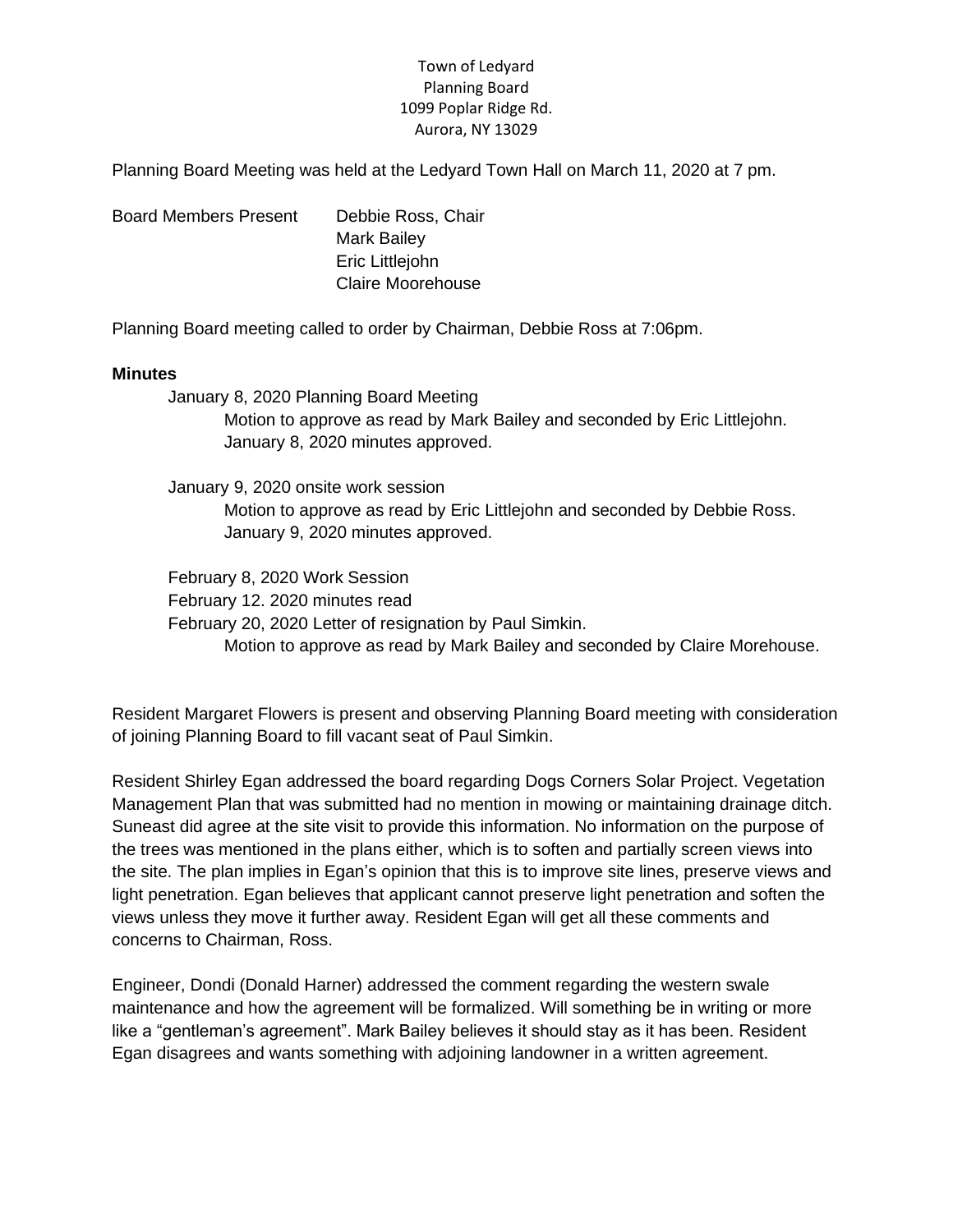## Town of Ledyard Planning Board 1099 Poplar Ridge Rd. Aurora, NY 13029

Landowner Torea purposed that they leave it as they have in the past. Adjoining landowner Egan disagrees and believes something should be a little more formal.

Resident Margaret Flowers asked for clarification on the access from the west side as there is no roadway. Chairman Ross explained that there is a gate at the NW corner of the fence line. Landowner Torea will maintain west side swale as she has done in the past and that will be in writing.

# **Decommissioning Plan**

Dondi mentioned Section 4.2 and the 25% annual energy production change of wording. The language was switched to 75% of the solar module no producing commercially useful energy. Instead of it stating the annual energy production. The question was asked, how is this known? Is it measured? Is there a report on it? How many panels are producing energy? For Suneast projects, the "75%" is what they typically use on their projects. Dandy will speak with Suneast for clarification on how this is tracked annually.

# **Bond Amount**

## *Attached Spreadsheet*

Mark Jordan, Town Supervisor and Mike Beckner at Suneast spoke and \$200k to year 11, increase by 2.5% after and at year 20, increase to 1 million was purposed.

Guy suggested year 1-10 at 180k, year 11-20 increased to \$360k. Full value at year 21 which will require assessment at that time.

Suneast sent copies of other projects that they have done and had \$4500 - \$8500 per megawatt and others from \$30k-40k per megawatt.

18megawatt project started at \$41k, increased 2.5% for 25 years. The cap was over a million with no salvage value.

Dondi proposed to go with Guys recommendation of 1-10 at \$180k, year 11-20 increased to \$360k with a full value at year 21 which will require assessment at that time. As per Amy Toreas lease with Suneast, it does include that at year 19 the need to get 3 estimates for decommissioning.

Claire Morehouse believes the planning board should move on the year 1-10 at 180k, year 11- 20 increased to \$360k. Full value at year 21.

Eric Littlejohn is ok with year 1-10 at 180k, year 11-20 increased to \$360k. Full value at year 21 with the 3 year review.

Guy will write up revisions of above. Section 4.2 wording also needs to be addressed regarding production on energy and how it is monitored.